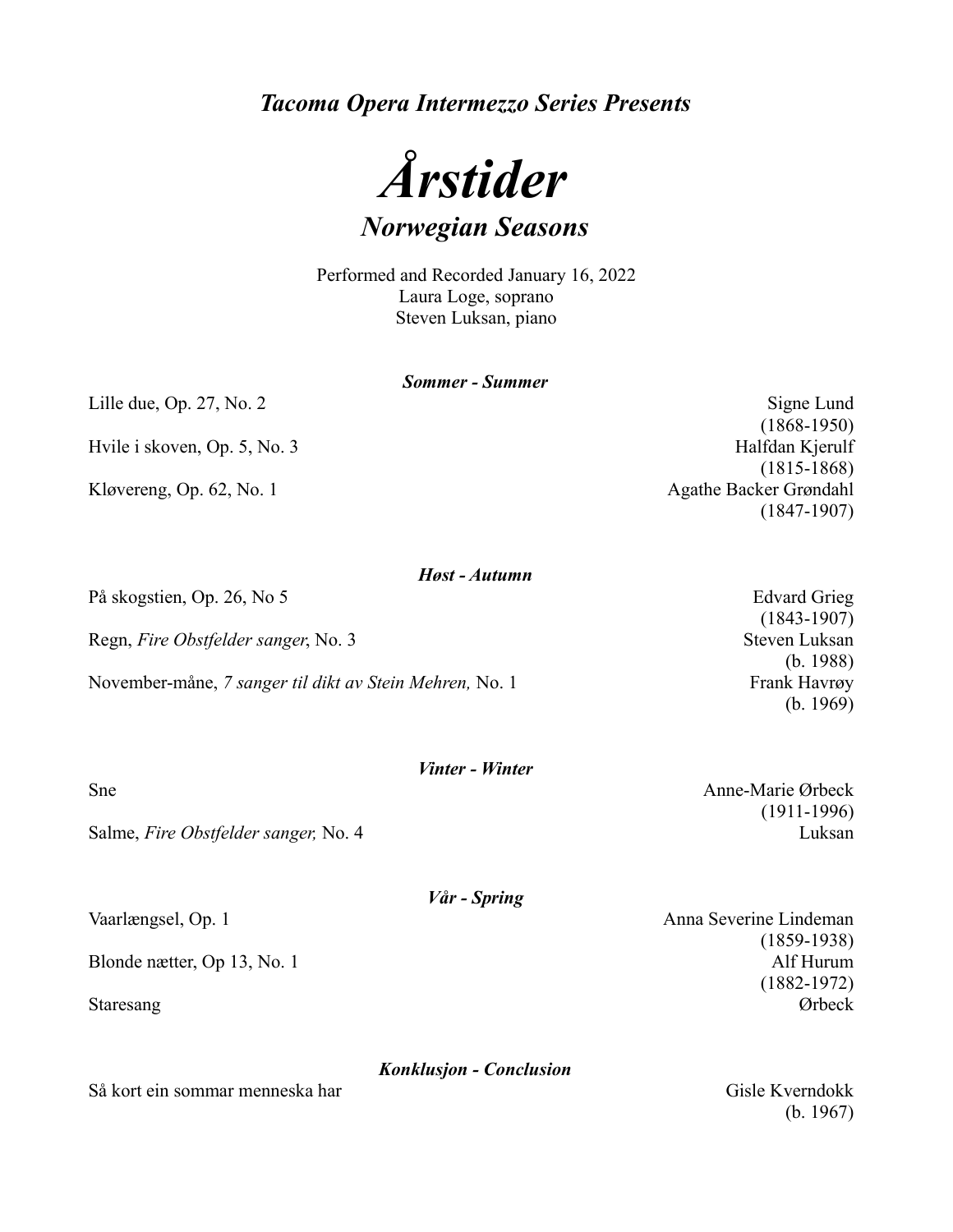Norway is known for dramatic landscapes and seemingly unspoiled nature, with its midnight sun in the summer and northern lights cutting through constant darkness in winter. Norwegians have always maintained a philosophy of *friluftsliv* – where every person has the right to enjoy unhindered access to the outdoors and to fully experience the beauty and power that humanity experiences in our everchanging world.

This program explores that human/nature interaction as time progresses through the year, seamlessly transitioning from one season to the next through music and poetry created throughout the past two centuries. As we strive to understand what it means to be human in this world, we include the diverse voices of as many composers and poets as we can who have been inspired by the beauty of Norway, highlighting living composers as well as those long gone, both women and men, those who lived their full life in Norway, those who immigrated to the United States, and even those who compose Norwegian songs, yet do not claim Norwegian heritage.

In summer, a time of constant sun in the north, lush plants, insects, and animals thrive. The opportunities of the season are not lost on Norwegians, who do everything they can to embrace the nature around them. Signe Lund's **"Lille due"** (Little Dove) invites us to an eternal summertime, protected in a nest of our own, with a text by Gabriel Scott (1874-1958), an author best known for his children's literature, plays, novels and poems. Lund's setting, published while living in the mid-west in 1911, suggests the simplicity of a children's song, but with hints of darkness, reminds us summer cannot last forever. Like the dove protected in a nest, Haldan Kjerulf's **"Hvile i skoven"** (Rest in the Woods), published in 1868 with a text by J. S. Welhaven (1807-1873), places the singer in a protected glen in the woods, who in the heat of summer, enjoys a gentle breeze and shade from trees in the cool grass. The strophic song is as uncomplicated as the setting – simple, gentle, and delightful. Agathe Backer Grøndahl's **"Kløvereng"** (Cloverfield), composed in 1901 with a text by Theodor Caspari (1853-1948), gives us a closer look at what might be lurking in the grass all around us. Grøndahl's lateromantic style is on full display in this song, with drama ebbing and flowing through the music to imitate a breeze that courses through the clover field and encounters insects and flowers along the way.

As summer ends, autumn creeps slowly over the land. In Edvard Grieg's **"På skogstien"** (On the Stone Path), composed in 1876 to a text by John Paulsen (1851-1924), the memory of summer is still fresh, but a chromatically winding melody and dissonant harmonies grow in desperation and depth. The appearance of autumn comes with withering leaves and changing weather outside, but in this song, the change is also inside our own minds. Along the coasts of Norway, especially, autumn brings rain. Steven Luksan's setting of **"Regn"** (Rain), composed in 2018 to a text by Sigbjørn Obstfelder (1866- 1900), provides a glimpse of joy we can find in the seemingly unending rain. Presented like a children's rhyme, the text perfectly illustrates how rain can sometimes feel incessant, even though we know it is good for us and the earth. As autumn persists, we look inward toward those we are with on this earth. Frank Havrøy's **"November-måne"** (November Moon), published in 2021, is a setting of a text by one of Norway's most prolific 20th century poets, Stein Mehren (1935-2017). The musical setting enhances this sensual poem, as darkness and stillness of coming winter inspires us to embrace our own intertwined lives.